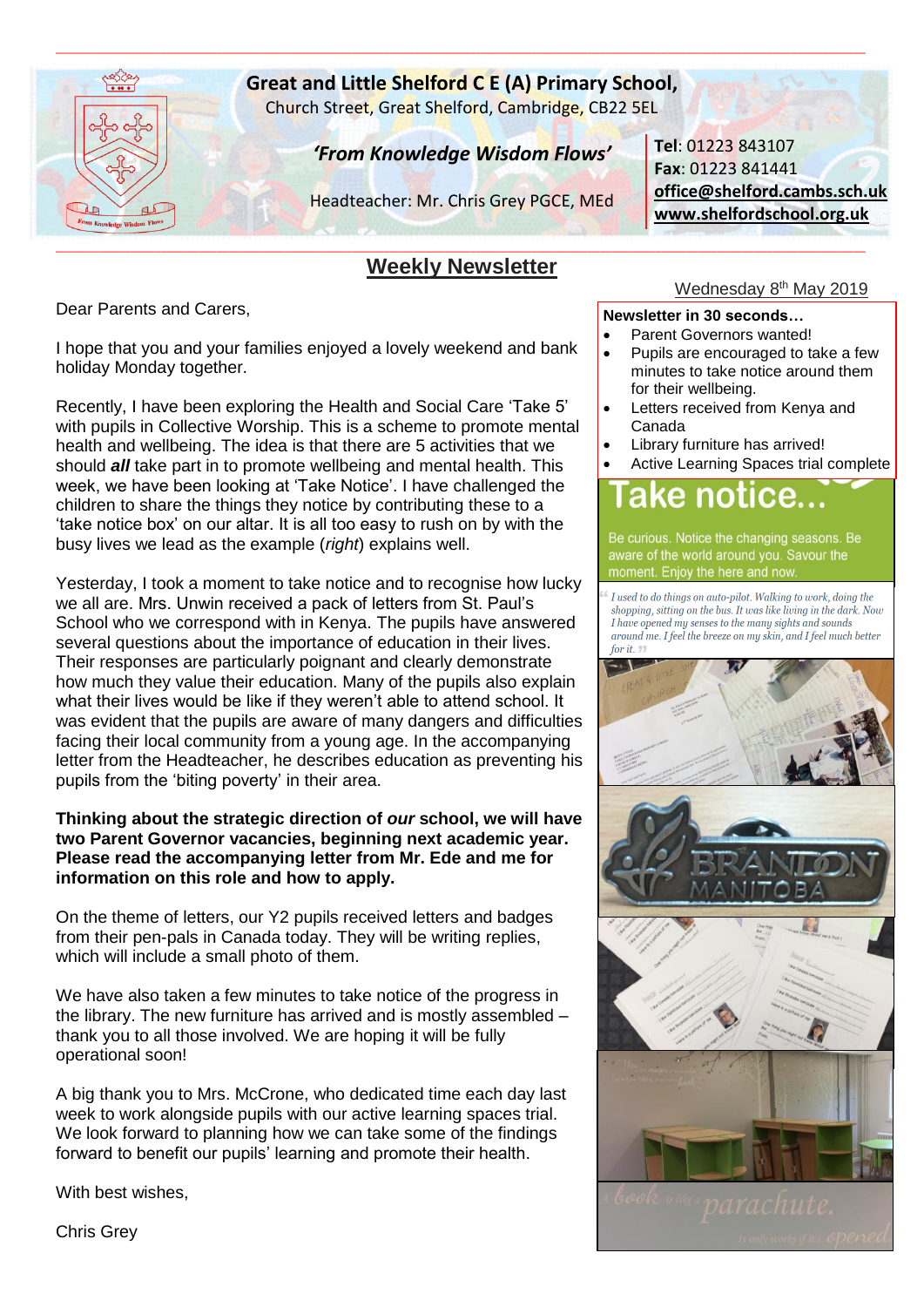# **Homes for Chicks?**

Ever fancied keeping chickens? Well now's your chance….

Reception class currently have some 'living eggs' that are beginning to hatch and the children are enjoying watching the chicks hatch and grow. The chicks will be in Reception class for the next ten days before they leave. This year we are able to offer them to families who are able to offer the chicks a good home. Obviously, taking on an animal is a big decision and any adoption would be subject to welfare checks. If you are interested in re-homing any of the chicks, please email Mrs Clarke (Reception class teacher) via the school office.



# **No Baking next week**

Please note that there will be no baking next week due to SAT's.

# **Site Safety**

Please remember that when pupils are dismissed, they should not re-enter the school site. There have been several occasions where pupils have been entering school after clubs to retrieve items. For security, safety and safeguarding, pupils should not re-enter classes. Any forgotten belongings should be collected the following day.

#### **Choir Event for Year 5 and 6**

Please look out for a letter regarding this, which will come home with your child if they are in Years 5 or 6 and attend choir**.**

The older members of the choir have been invited to sing at a primary school cluster event, at the University Concert Hall, West Road, Cambridge on Friday 14th June at 6.30pm until 8.15pm. The Cluster rehearsal is in the morning of May 17th.

# **Shelford School Bug Busting!**

We have had reports of head lice in school so we would ask all parents to help us achieve a head lice free school by agreeing to wash, comb and thoroughly check your child's hair **tonight or as soon as possible, please**. A head lice comb and conditioner on your child's hair helps to identify any lice and is also a method of removing them. Please report all cases of head lice to us so that we can alert other parents that they need to be more vigilant at that time.

If you have any questions about removing head lice please speak to the office staff for advice.

# **Little Shelford Wildlife Club: pond dipping**

All are welcome to join in a pond-dipping session on Sunday 26th May at 3pm at Bradmere Pond (access via the lane on the right just beyond the triangle on Whittlesford Road as you leave Little Shelford). Bring nets and a bucket if you have them - and wellington boots.

#### **Upper Key Stage 2 Performance**

This year, our Year 5s and 6s will be leading the summer performance on Monday 24<sup>th</sup> June and Tuesday 25<sup>th</sup> June. Further details to follow!

# **Dress for the weather**

Please ensure all pupils have named jumpers and coats available in school, especially as we are heading into unpredictable spring and summer weather. Please can we also ask that you put sun cream on your child before school and provide a hat if the weather is predicted to be hot. Please ensure that your child wears enclosed toe footwear and not open toe sandals.

#### **Term dates for next year**

All term dates and INSET days have been agreed and are now on the school website under 'Parents / Term dates'.